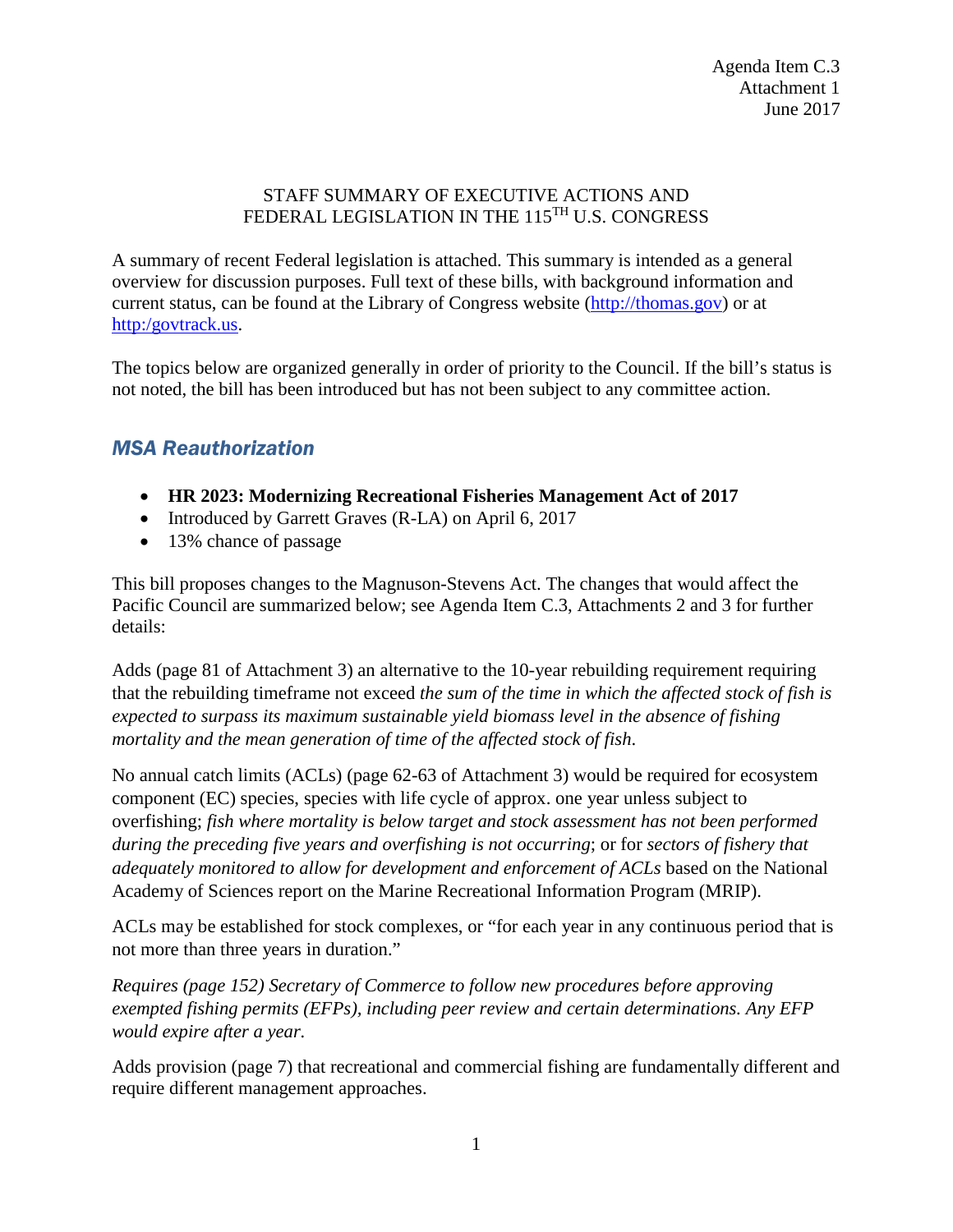Allows (page 56) Councils to use alternative fishery management measures in a recreational fishery (or the recreational component of a mixed-used fishery) in developing plans, amendments, etc.

Allows (page 62-63) Councils to consider changes in an ecosystem and the economic needs of fishing communities when setting an ACL, as long as they not exceed SSC/peer review recommendations.

Defines EC species as "a stock of fish that is a non-target, incidentally harvested stock of fish in a fishery or is a non-target incidentally harvested stock of fish"… not subject to overfishing or depleted.

Requires (page 134) Secretary of Commerce to report on facilitating better incorporation of data from state and nongovernmental sources, including fishermen, universities, etc. Also requires Secretary to consider the National Academy of Sciences (NAS) report "Review of the Marine Recreational Information Program."

Requires (page 128) Secretary of Commerce to partner with states on implementation of state registry programs and submit biennial reports on these programs and priorities for improving recreational fishing data collection. Also requires Secretary to make grants to improve state registry programs.

Requires Secretary to work with NAS to evaluate the design of MRIP and recommend changes.

## *Other New Bills*

### **HR 2079: To preserve United States fishing heritage through a national program dedicated to training and assisting the next generation of commercial fishermen**

- Introduced by Don Young (R-AK) on April 6, 2017
- 3% chance of passage

This bill would establish a national grant program, acting through Sea Grant, to train and educate the next generation of commercial fishermen. Specifically, the Secretary would make competitive grants to support new and established training initiatives for young fishermen, relating to seamanship, navigation, electronics, and safety; vessel and engine care, maintenance, and repair; innovative conservation fishing gear engineering and technology; sustainable fishing practices; entrepreneurship and good business practices; direct marketing, supply chain, and traceability; financial and risk management, including vessel, permit, and quota purchasing; State and Federal legal requirements for specific fisheries, including reporting, monitoring, licenses, and regulations; State and Federal fisheries policy and management; mentoring, apprenticeships, or internships; and other activities.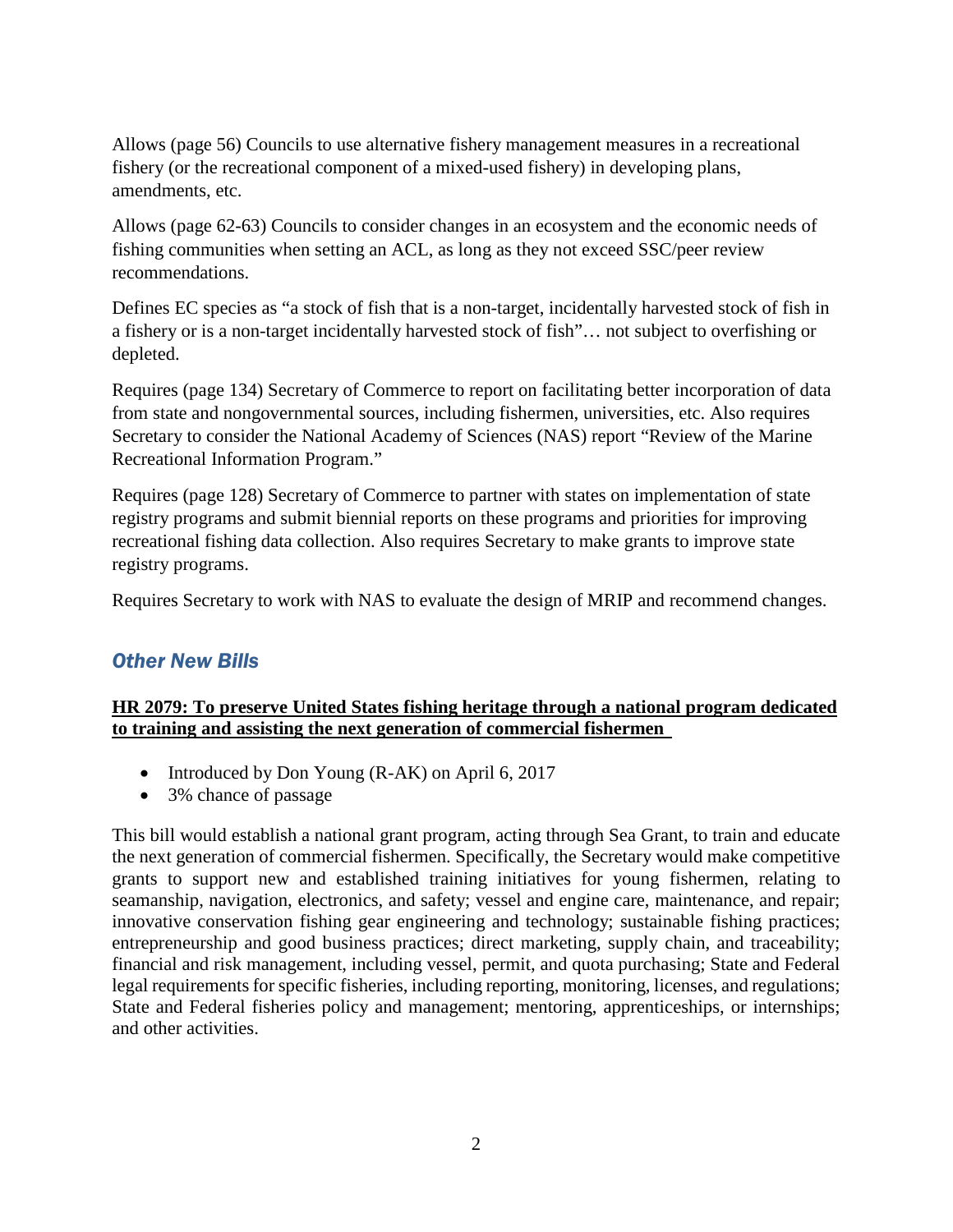### **HR 2167: Acre In, Acre Out Act**

- Introduced by Morgan Griffith (R-VA) on April 26, 2017
- 1% chance of passage

Prohibits any net increase in the total acreage of Federal land under the jurisdiction of the Bureau of Land Management, the National Park Service, the United States Fish and Wildlife Service, and the Forest Service. For any land added by these agencies, the equivalent number of acres shall be sold.

#### **HR 2330: To make funds available for fisheries resource disaster assistance for the 2016 Yurok Tribe Klamath River Chinook salmon fishery disaster**

• Introduced by Jared Huffman (D-CA) on May 3, 2017

No information available at this time.

### **S 935 and HR 2134: Endangered Species Management Self-Determination Act**

- Introduced by Rand Paul (R-KY) and Blaine Leutkemeyer (R-MO) on April 25, 2017
- 1% chance of passage

Amends the Endangered Species Act of 1973 to permit Governors of States to regulate intrastate endangered species and intrastate threatened species.

### **SB-402 (California)**

• Introduced by Ben Allen on February 15, 2017

This bill, which is a policy statement, seems to have been developed in response to concerns over Federal management of fisheries under the current administration. The bill declares that it is the policy of the state of California to robustly protect and enhance the significant economic, environmental, recreational, aesthetic, and educational values provided by the Pacific fisheries, and would require California Dept. of Fish and Wildlife and the California Fish and Game Commission to consider this policy when revising, adopting, or establishing policies, regulations, expenditures, or grant criteria relating to the protection and management of marine fisheries. The bill requires the department and commission, to the extent feasible, to attempt to work collaboratively with the Federal government and all fisheries stakeholders in furtherance of this policy.

The bill analysis (Agenda Item C.3, Attachment 4) states "Swordfish, as an example, are harvested outside of state waters by California boats[,] some of which use drift gill net fishing gear which has been conclusively implicated in the by-catch of sharks, rare turtles, and other species. Efforts to phase out that gear under California law have not been successful and the Pacific Fisheries Management Council has thus far not phased out drift gill net gear either."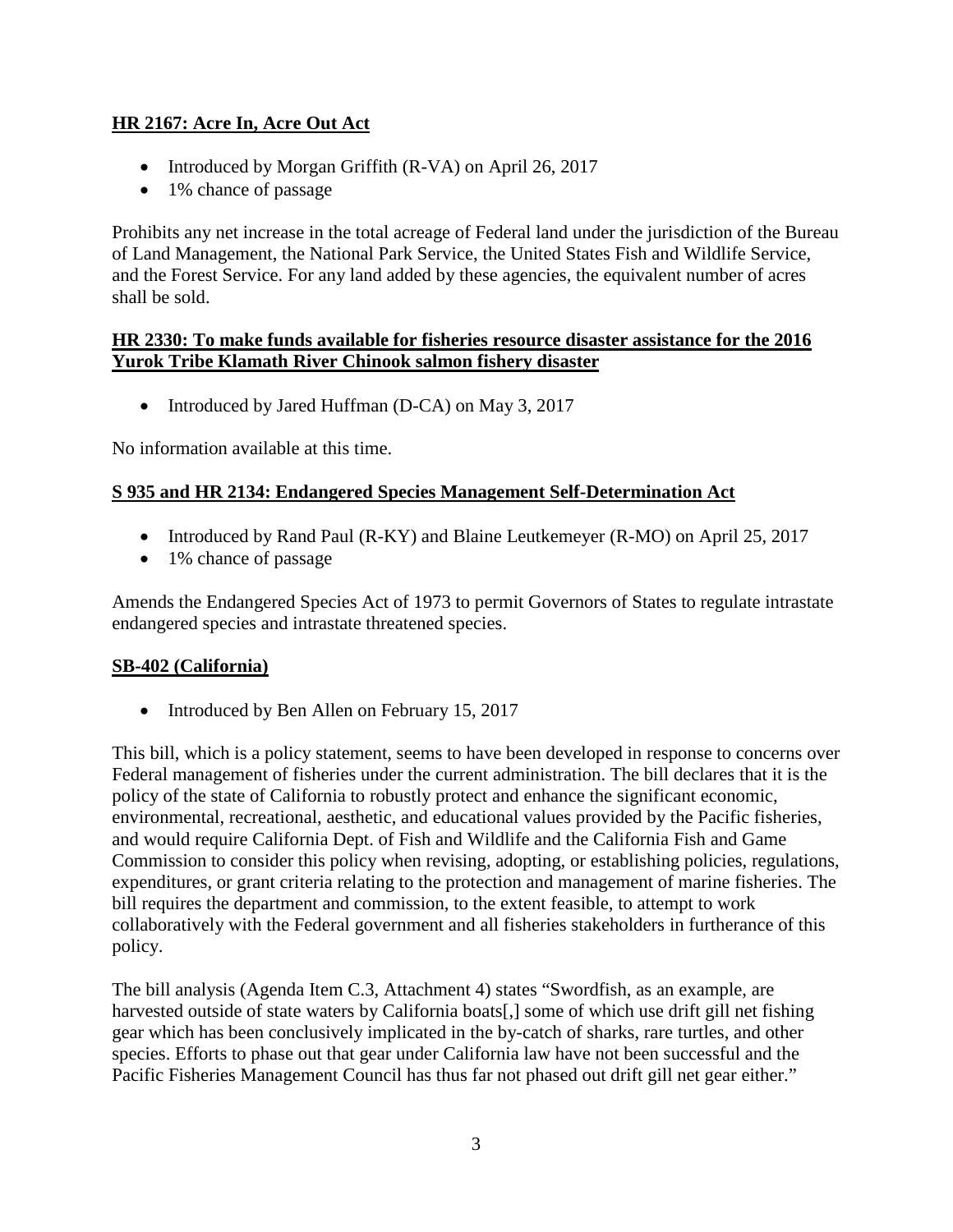In a hearing on the bill, Sen. Allen stated "SB 402 codifies a definitive policy for our state agencies to maintain and exercise their current authority over California's marine fishery resources when working with their Federal counterparts."

# *Updates on Bills Presented in April*

### **S 61 and HR 374: To remove the sunset provision of section 203 of Public Law 105-384 (regarding Dungeness crab management)**

There has been no apparent progress on moving this bill forward.

### **HR 1430, Honest and Open New EPA Science Treatment Act of 2017 (Smith, R-FL)**

This bill, which places limits on the types of data that can be used by the Environmental Protection Agency (EPA), passed the House on March 29. It is given a 16% chance of passage.

### **HR 1431, EPA Science Advisory Board Reform Act (Lucas, R-OK)**

This bill limits who can serve on the EPA's Science Advisory Board, which reviews the work of EPA scientists. The bill passed the House on March 30 and is given a 27% chance of passage. On May 5, several members of the Science Advisory Board were fired. Earlier this year, the White House proposed slashing funding for the Science Advisory Board by 84 percent. Such a cut would essentially cripple the work of the 47-member board of outside scholars (*Science*, May 6, 2017).

## *Executive Orders*

### **"Implementing an America-First Offshore Energy Strategy" (April 28, 2017)**

This Executive Order (EO) expands by millions of acres the waters considered for oil drilling through a re-write of the country's five-year development plan. The five-year leasing plan guides where lease sales for oil and gas development can and cannot occur in federal waters offshore. The current plan (covering 2017-2022) was developed through a public process and excluded lease sales in the Atlantic, Arctic and Pacific oceans, focusing development in the Gulf of Mexico where known resources and the best spill response capabilities exist. The new EO is specifically focused on putting those "off-limits" areas back up for consideration.

The EO also revokes protections for ecologically sensitive areas. The EO instructs the Secretary of Commerce to reconsider all marine national monuments and national marine sanctuaries designated or expanded within the last decade by the Bush and Obama administrations, and prohibits the Secretary from creating any new marine sanctuaries without a full assessment of their resource extraction potential.

The EO fast-tracks seismic testing and weakens seismic safeguards for marine wildlife, and directs the National Oceanic and Atmospheric Association to reconsider its policy guidance in